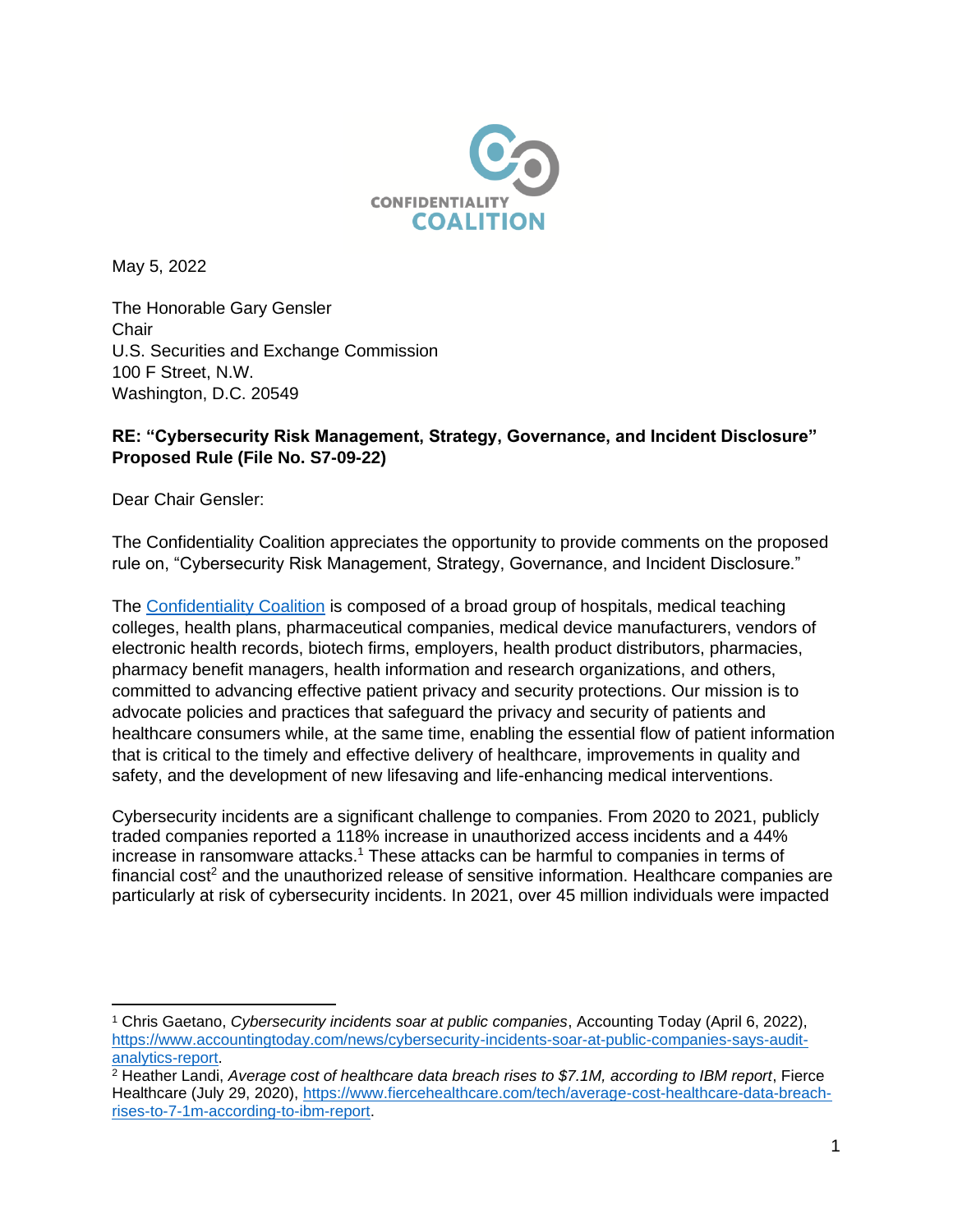by cyberattacks on healthcare entities, a record amount,<sup>3</sup> and of the 16 sectors categorized as "critical infrastructure," healthcare companies reported the most ransomware attacks.<sup>4</sup>

While the Confidentiality Coalition supports steps to increase awareness around cybersecurity incidents, we are concerned that the proposed disclosure framework would be overly burdensome to publicly traded companies without advancing the Security and Exchange Commission's (SEC) goal of transparency regarding cybersecurity incidents. Indeed, disclosing the impact of cyberattacks is appropriate to ensure public trust, but requiring all potential breaches to be reported within 96 hours of discovery would, among other things, increase the likelihood of misreporting, market volatility, civil liability, and risk to reputation.

The healthcare industry already has extensive health data breach reporting requirements as part of compliance with the Health Insurance Portability and Accountability Act's (HIPAA) Privacy and Security rules as well as the Federal Trade Commission's (FTC) Breach Reporting Rule. Further, the Cybersecurity and Infrastructure Security Agency (CISA) is expected to begin rulemaking on reporting of cyber breaches affecting critical infrastructure, which includes healthcare. We encourage the SEC to recognize the adequacy of these existing requirements and work with the healthcare industry to avoid duplicative reporting and instead focus on collaboration, education and support, rather than punitive action.

Notably, HIPAA's reporting requirements contain a clear definition of "breach" and a four-factor analysis to determine when an incident must be reported to the Health and Human Services (HHS) Office for Civil Rights (OCR). These requirements balance the need for timely notice while recognizing a thorough and accurate investigation takes time. Here, the proposed rule does not provide a comparable timeframe to complete an investigation before requiring public notification. Consequently, information disclosed in a report released to the SEC within 96 hours of discovery is more likely to be inaccurate or incomplete, which could lead to misreporting by the media and result in confusion among individuals, investors, customers, industry partners, law enforcement, and regulatory agencies.

Further, HIPAA allows for a reporting delay if a law enforcement official indicates that a notification, notice, or posting required under HIPAA would impede a criminal investigation or result in harm to national security. Here, the proposed rule fails to provide any reporting delay when there is an ongoing investigation of a cybersecurity incident. Failing to recognize a delay for notification by law enforcement will undermine HIPAA, and increase risk to the registrant, the overall healthcare industry, impacted individuals, state and/or federal investigations, and national security. As proposed, the rule will increase the likelihood of misreporting by the media, as a 96-hour disclosure requirement will require entities to publish incomplete or possibly inaccurate information. This will in turn increase market volatility, impede a full investigation, and increase the risk of civil liability. In addition to federal requirements, currently 21 states have a state cybersecurity breach law, the majority of which require reporting within three business days of discovery; however, this is limited to the information available at the time of reporting.

We recognize the need to provide greater transparency around cybersecurity incidents but are concerned that the proposal to disclose these events on Form 8-K would be unduly burdensome

<sup>3</sup> Heather Landi, *Healthcare data breaches hit all-time high in 2021, impacting 45M people*, Fierce Healthcare (February 1, 2022), [https://www.fiercehealthcare.com/health-tech/healthcare-data-breaches](https://www.fiercehealthcare.com/health-tech/healthcare-data-breaches-hit-all-time-high-2021-impacting-45m-people)[hit-all-time-high-2021-impacting-45m-people.](https://www.fiercehealthcare.com/health-tech/healthcare-data-breaches-hit-all-time-high-2021-impacting-45m-people)

<sup>4</sup> *Internet Crime Report 2021*, Federal Bureau of Investigation Internet Crime Complaint Center (March 23, 2022), [https://www.ic3.gov/Media/PDF/AnnualReport/2021\\_IC3Report.pdf.](https://www.ic3.gov/Media/PDF/AnnualReport/2021_IC3Report.pdf)